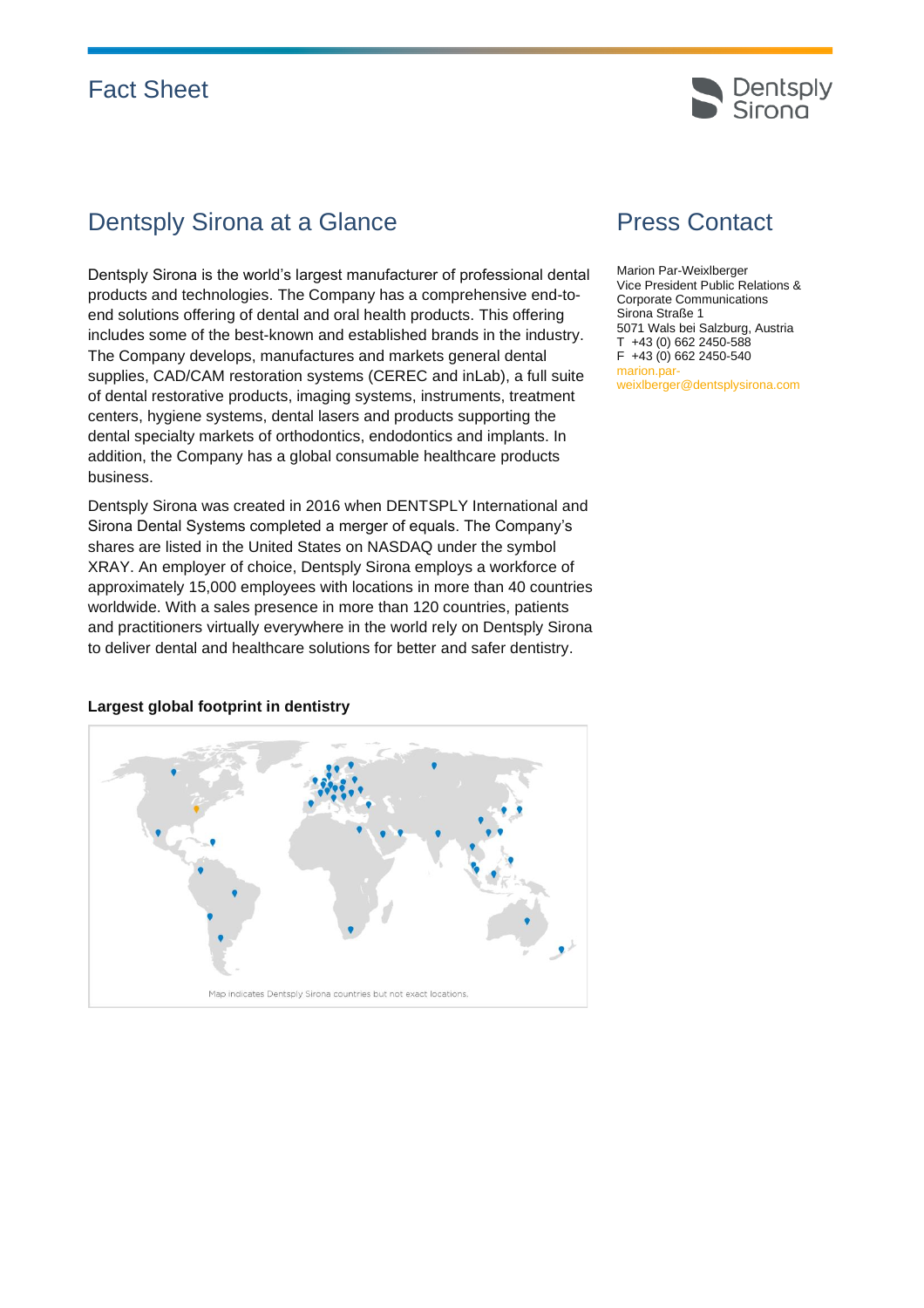### **World's largest manufacturer of professional dental products and technologies**

- The #1 professional dental company by global sales
- Broadest portfolio in the global dental consumables market
- Leading brands
- Leader in digital dentistry, including CAD/CAM and imaging systems technology
- Leading products across all specialty areas of dentistry
- Proven integrated, end-to-end solutions to improve efficiency and advance patient care

### **Largest global infrastructure in dentistry**

- Largest sales and customer service infrastructure in dental with approximately 15,000 employees and 5,000 distributors worldwide
- Sales in more than 120 countries
- Locations in more than 40 countries

### **Committed to innovation and education**

- Leading R&D platform with more than 600 engineers and scientists
- More than 3,000 patents and patent applications
- World-class innovators launching more than 30 significant new products annually
- Robust clinical education platform training more than 300,000 clinicians each year promoting clinical success and professional development

#### **Driving major growth areas in dental**

- Serving dental professionals in developed markets and the growing demand for dental solutions in developing countries
- Driving single-visit dentistry, reducing chair time and increasing productivity of dentists
- Integrated digital solutions produce better clinical outcomes, extraordinary patient experiences and outstanding job satisfaction for dentists and dental assistances
- Leader in high-growth specialty solutions

### **Financially strong**

- Stronger position to lead on the cutting-edge of dentistry
- Dentsply Sirona's shares are listed in the United States on NASDAQ under the symbol XRAY
- Dentsply Sirona has annual revenues of approximately \$4 billion